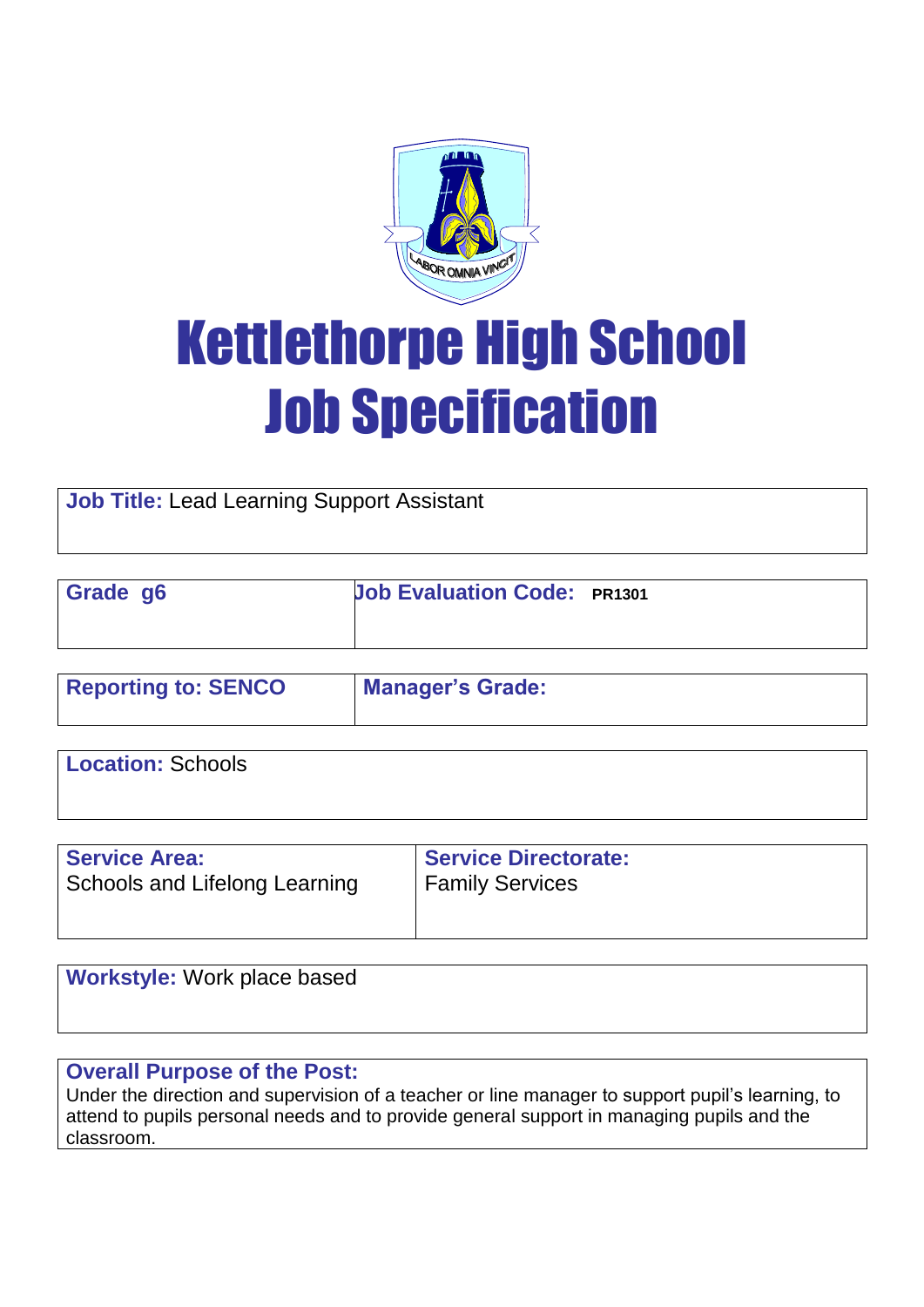| <b>Requirements for the post.</b>                |                                                                    |                                                                        |  |
|--------------------------------------------------|--------------------------------------------------------------------|------------------------------------------------------------------------|--|
|                                                  | <b>Essential</b>                                                   | <b>Desirable</b>                                                       |  |
| <b>Qualifications/</b><br><b>Training</b>        | Level 2 Numeracy / Literacy or<br>willingness to work towards this | <b>Support Work in Schools</b><br>(S.W.I.S.) Level 2.                  |  |
|                                                  |                                                                    | Supporting pupils with S.E.N.<br>Level 2 or 3 qualification            |  |
| <b>Knowledge</b>                                 | Good numeracy/ literacy skills                                     | Appropriate knowledge of First<br>Aid                                  |  |
|                                                  |                                                                    | Use of Technology e.g. ICT.                                            |  |
|                                                  |                                                                    | <b>Child Protection issues</b><br>Health, Safety & Security<br>issues. |  |
|                                                  |                                                                    | Data Protection issues.                                                |  |
| <b>Experience</b>                                |                                                                    | Working or caring for children.                                        |  |
| <b>Physical Skills</b>                           | Effective use of resources                                         |                                                                        |  |
| <b>Competencies and</b><br>other skills required | The ability to relate well with children<br>and adults.            |                                                                        |  |
|                                                  | The ability to work as a member of a<br>team.                      |                                                                        |  |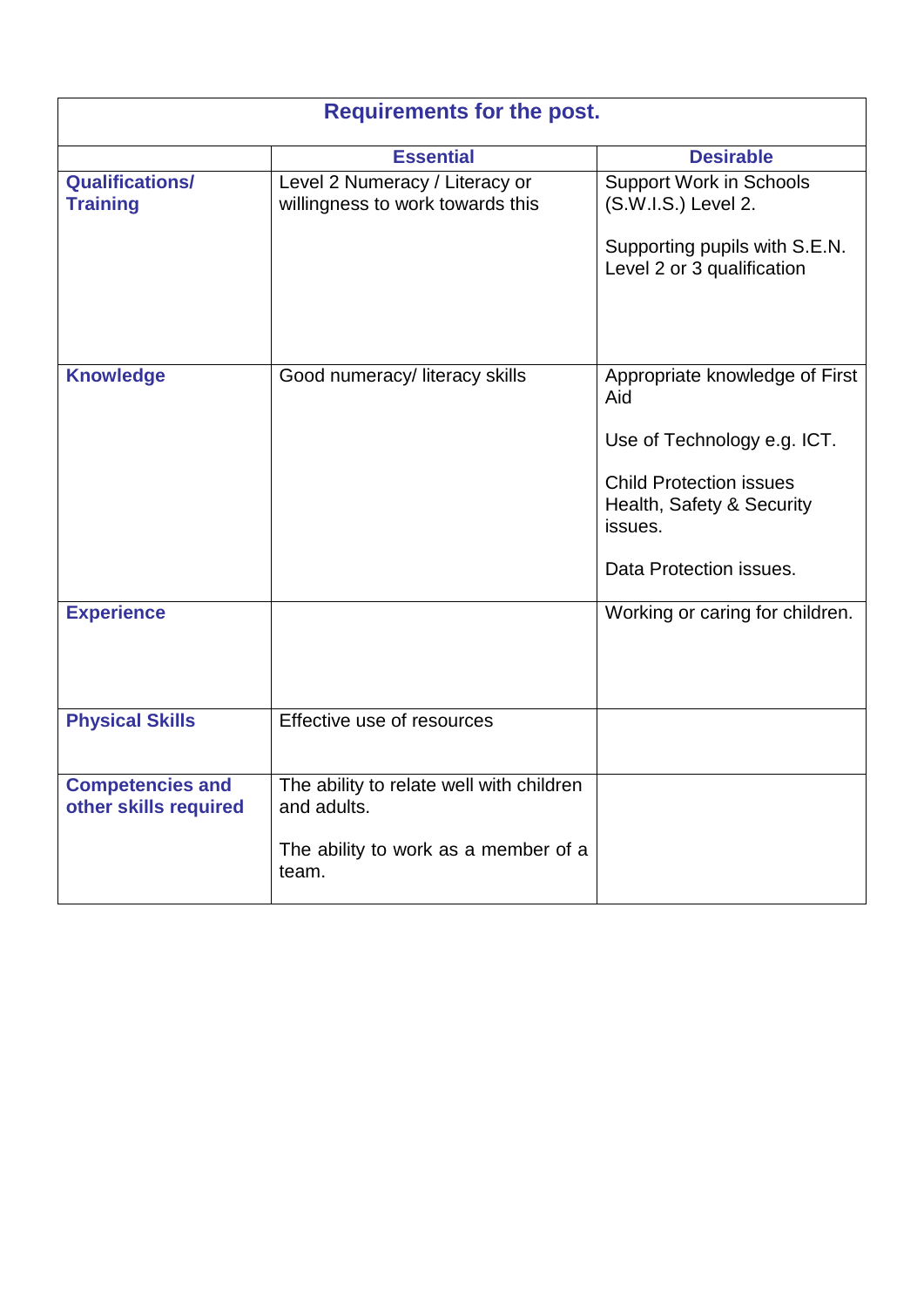# **Key Outcomes/ Activities**

## Overall Purpose of Post:

Under the direction of class teachers or line manager, and encouragement to provide support and challenge to pupils with SEND so that expectations and achievement is high – through working with individuals and small groups by supporting their learning, their personal needs and the classroom environment. Lead on specific SEND area and line manage 3-4 LSAs

## **SUPPORT FOR PUPILS:**

- To provide general support with learning activities (eg literacy, numeracy, KS3, to enable pupils to understand instructions and to ensure they remain on task, establishing productive working relationships, acting as a role model and setting high expectations.
- To act as a key worker for named SEND pupils, meeting with them, monitoring their progress and maintaining contact with home.
- To assist with the supervision of pupils ensuring their safety and access to learning.
- To work with pupils 1:1 or with small groups of pupils within the classroom and sometimes outside the classroom – as directed by the class teacher or SENCO. Monitoring pupil progress to achieve good pupil outcomes.
- To assist pupils in using resources eg ICT.
- Challenge and motivate pupils, promote and reinforce self-esteem
- To support vulnerable pupils, planning worksheets and undertaking supportive work which assists withdrawal from and transition to mainstream lessons.
- Be aware of and support difference and ensure all pupils have equal access to opportunities to learn and develop.
- To assist the teacher or line manger by contributing to a pupils' individual behaviour/education plan.
- To report to the teacher or line manager on pupil progress and achievements in accordance with school policy
- To report to the teacher or line manager any pupil problems or behavioural difficulties in accordance with school policy.
- To assist with the personal needs of pupils including social, health, physical, hygiene, first aid and welfare matters.
- Encourage pupils to interact and work co-operatively with others and engage all pupils in activities.
- Close contact with parents: having personal meetings at school and home visits, if required, plus everyday contact by telephone to discuss learning plans

## **SUPPORT FOR TEACHERS:**

- Work within an established discipline policy to anticipate and manage behaviour constructively, promoting self-control and independence.
- To assist class teachers with the displays of work
- To prepare the classroom as directed by class teacher for lessons and to clear afterwards
- To assist with the maintenance of equipment and resource
- To participate in school visits, assisting with act ivies as required
- Promote the inclusion and acceptance of all pupils within the classroom.
- To provide or gather routine information to or from parents/carers under the direction of the teacher or line manager.
- Contribute to the overall ethos/work/aims of the school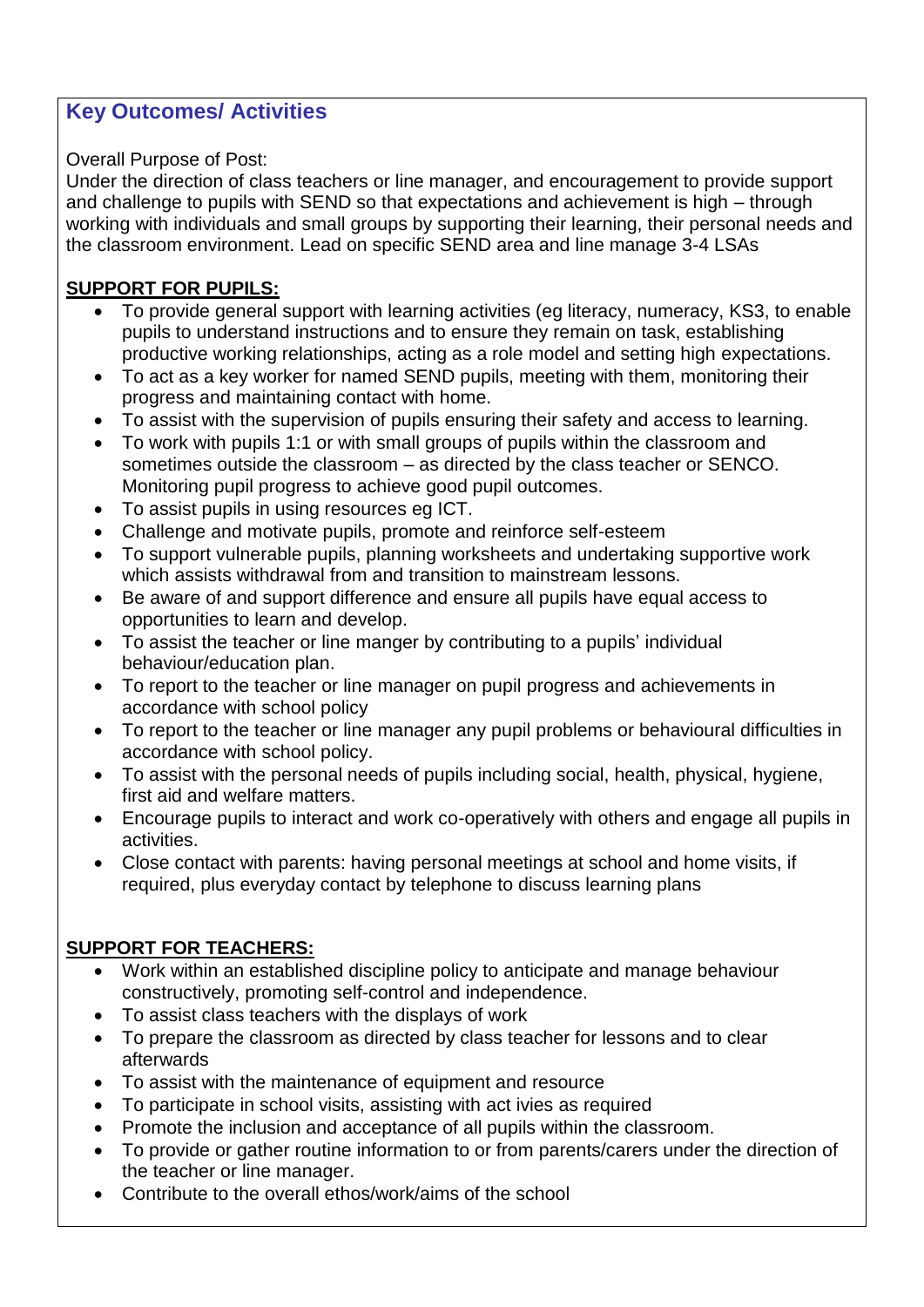# **SUPPORT FOR CURRICULUM:**

- To lead one of the four SEND areas: Sensory and physical; cognition and learning; communication and interaction or social and emotional and develop effective approaches and resources for use across the LSA team. Including the line management of 3-4 LSAs (at G4)
- Administer and assess/mark tests and invigilate exams/tests
- To assist with the supervision of pupils outside of lesson times, including before and after school and at lunchtimes. These duties shall be undertaken with the postholder's contractual hours.
- Transition involvement visiting primary schools
- Develop and implement individual Education Plans and linked reports
- Plan and deliver programmes and resources which provide required skills for pupils for the selected SEND area, which match their pupils interests, language and cultural background.
- Liaise between managers/teaching staff and teaching assistants
- Monitor pupil progress and attend relevant meetings including consultation evenings/review days
- Planning timetables/timetable changes for pupils to match need and link with school lessons (including reintegration if required).
- Provide objective and accurate feedback and reports as required on pupil achievement, progress and other matters, ensuring the availability of appropriate evidence.
- Provide feedback to pupils in relation to progress and achievement.

## **SUPPORT FOR SCHOOL:**

- To undertake routine clerical duties including bulk photocopying and collecting dinner money.
- Contribute to successful Inclusion for all in the school. This might be: staffing inclusion spaces, making resources; lunchtime activities; taking small groups or contributing to alternative provision.
- Liaise with all professionals from outside agencies, e.g. Police, Social Services, CAHMS, Educational Psychologist, ASD, ADHD etc. in multi agency approaches supporting pupils.
- Use ICT effectively to support learning activities and develop pupils' competence and independence in its use.
- Comply with and assist with the development of policies and procedures relating to child protection, health, safety and security, confidentiality and data protection, reporting concerns to an appropriate person
- Attend child protection meetings, representing the school as spokesperson on behalf of pupils, and their subject teachers where appropriate.
- Contribute to successful inclusion for all in the school. This may be; staffing inclusion spaces; supervising pupils on time out; making resources; lunchtime activities; taking small groups or contributing to alternative provision.
- Hold regular team meetings with managed staff.
- Undertake recruitment/induction/appraisal training/mentoring for managed staff.

**The duties and responsibilities highlighted in this Job Specification are indicative and may vary over time. Post holders are expected to undertake other duties and responsibilities relevant to the nature, level and scope of the post and the grade has been established on this basis.**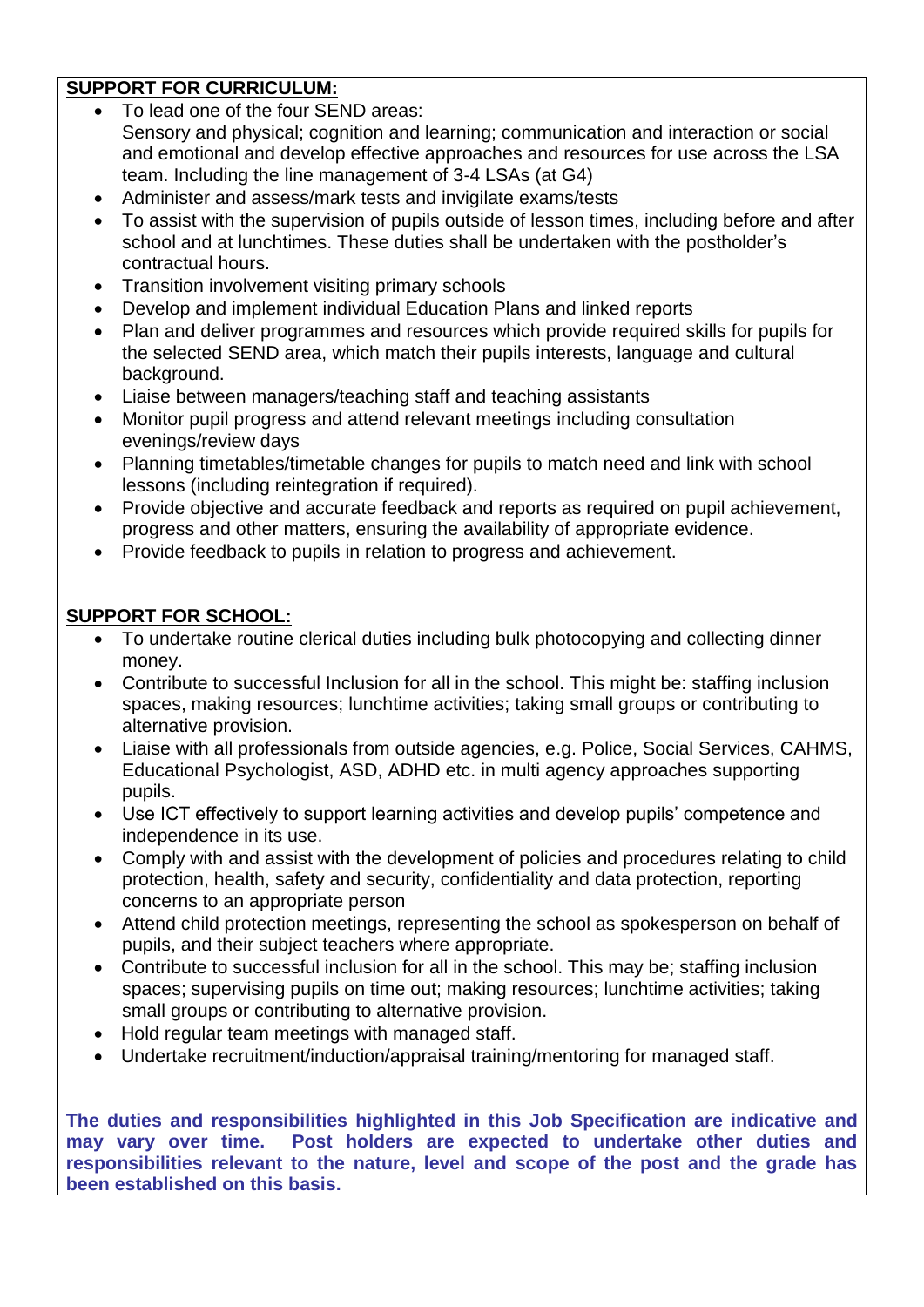**Responsibility for Resources**

## **Employees (Supervision):**

3-4 Learning Support Assistants (G4)

#### **Financial:**

None

### **Physical:**

Effective use of learning materials and resources.

#### **Customers and Clients:**

The post involves some direct impact on the well being of pupils through undertaking tasks or duties related to the post.

# **Working Conditions:**

The post holder may be subject to some exposure to disagreeable or unpleasant people related behaviour.

The post involves contact with people which through their circumstances or behaviour occasionally places emotional demands on post holder.

The nature of the post may involve periodic requirements for considerable effort, e.g. lifting or carrying of children.

## **Characteristics of the post:**

The ability to occasionally attend meetings as required by the Headteacher/Line Manager.

Employees are encouraged to participate in training activities in order to enhance their own personal development.

All employees of a school have a responsibility for promoting and safeguarding the welfare of children and young people.

#### **The employment checks are required:**

- Evidence of entitlement to work in the U.K.
- Childcare Disqualification Declaration (where applicable)
- Evidence of essential qualifications see page 1 of this job specification
- Two satisfactory references
- Confirmation of medical fitness for employment